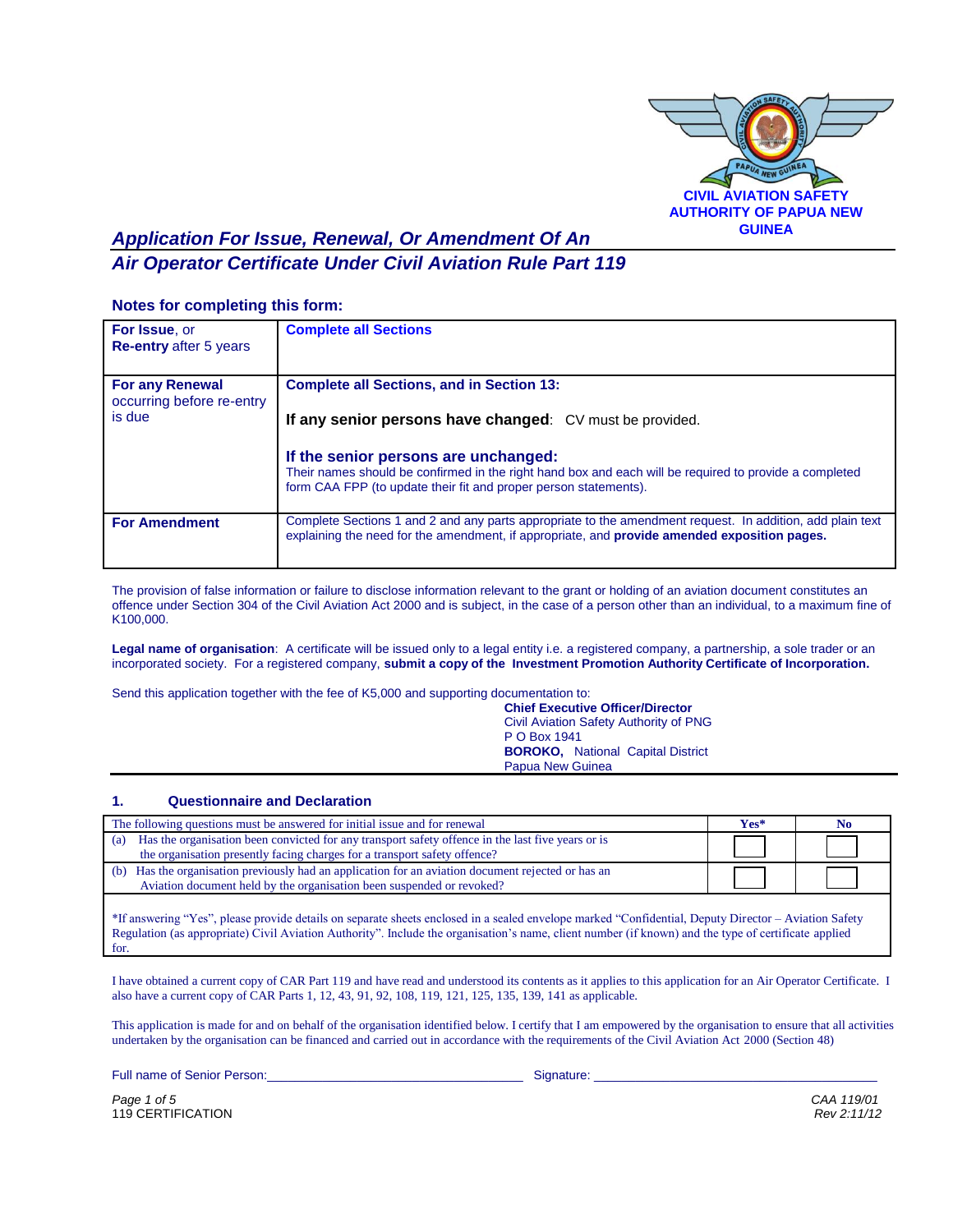Date of application: \_\_\_\_\_\_\_\_\_\_\_\_\_\_\_\_\_\_\_\_\_\_\_\_\_\_\_\_\_ Senior Person's Client No. (*if known*) \_\_\_\_\_\_\_\_\_\_\_\_\_\_\_\_\_\_\_\_\_\_\_\_\_\_\_\_\_\_\_\_\_\_

# **2. Organisation Details**

|      | Legal name of organisation:                                     |                |                                             |        |  |
|------|-----------------------------------------------------------------|----------------|---------------------------------------------|--------|--|
|      |                                                                 |                | The certificate will be issued in this name |        |  |
|      | Trading name(s) under which the certificate holder may operate: |                |                                             |        |  |
|      | Client No: (if known)                                           |                |                                             |        |  |
|      | Postal Address:                                                 |                |                                             |        |  |
|      | (Address for service                                            |                |                                             |        |  |
|      | <b>Ref Civil Aviation Act Section 48)</b>                       |                |                                             |        |  |
| Tel: | Fax:                                                            | Mobile:        |                                             | Email: |  |
|      | Principal base of operations: (refer CAR 119.13(b)(1)           |                |                                             |        |  |
|      |                                                                 |                |                                             |        |  |
|      |                                                                 |                |                                             |        |  |
| Tel: | Fax:                                                            | <b>Mobile:</b> |                                             | Email: |  |
|      | Contact person:                                                 |                |                                             |        |  |

#### **3. Air Operation Types -** tick appropriate boxes for services applied for

| <b>Part 121</b>     | <b>Part 125</b><br><b>SEIFR</b>          |                                                                                                    | <b>Part 135</b><br><b>Part 136</b>                     |                                                                |
|---------------------|------------------------------------------|----------------------------------------------------------------------------------------------------|--------------------------------------------------------|----------------------------------------------------------------|
| ETOPS<br><b>IFR</b> | Initial Issue $\square$<br>RVSMO<br>VFRO | Renewal $\Box$<br>Passenger: regular $\square$ Passenger non regular $\square$<br>RNP <sup>2</sup> | $A$ mendment $\square$<br>Cargo: regular $\Box$<br>RVR | Cargo: non regular $\square$<br>ILS Cat II or III <sup>I</sup> |
|                     | <b>International</b>                     |                                                                                                    | <b>Domestic</b>                                        |                                                                |

## **4. Bases (Name them)**

## **5. Proposed Geographical Area of Operation and Routes (where scheduled)**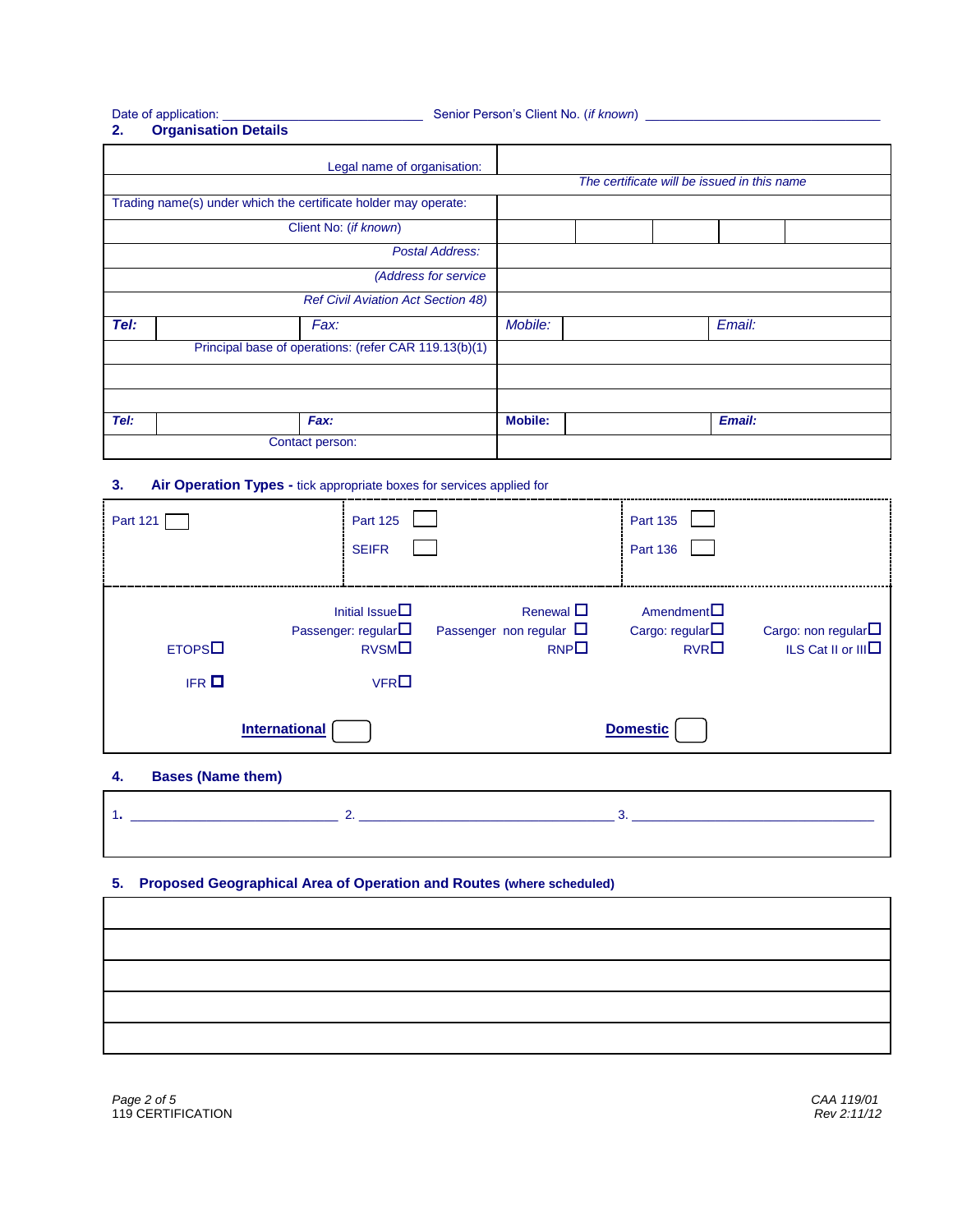## **6. Crew Training and Competency Assessment**

| (a) | Name and address of any contracted training organisations you intend to use: | CAA Client ID (if known) |
|-----|------------------------------------------------------------------------------|--------------------------|
|     |                                                                              |                          |
|     |                                                                              |                          |

*Note: Confirm with the Contractor that their CAR Part 141 Certificate authorises them to conduct the courses or assessments you require.*

**(b)** Summary of Training Courses and Assessments requiring approval if exercised under your CAR part 119 Certificate.

| Approvals applied for - mark appropriate box |  |  |
|----------------------------------------------|--|--|
|                                              |  |  |

| <b>Courses</b> |             |                                                                                                                          |                |             | <b>Assessments</b>                                                                                 |   |                                                        |
|----------------|-------------|--------------------------------------------------------------------------------------------------------------------------|----------------|-------------|----------------------------------------------------------------------------------------------------|---|--------------------------------------------------------|
| P <sub>1</sub> | □           | Pilot type rating $-$ specific to type                                                                                   | A <sub>3</sub> | □           | <b>ATPL Flight test</b>                                                                            |   |                                                        |
| P <sub>5</sub> | □           | Basic gas turbine knowledge                                                                                              | A <sub>5</sub> |             | <b>Instrument rating</b>                                                                           |   |                                                        |
| <b>P6</b>      | □<br>□<br>п | Synthetic flight trainers – specific to type<br>Simulator<br>Flight procedure trainer<br>Basic flight instrument trainer | П<br>П         |             |                                                                                                    | П | Additional aid<br>Continued competency<br>Multi-engine |
| P7             | □           | Cat II & III approaches                                                                                                  |                |             |                                                                                                    |   |                                                        |
| M <sub>1</sub> | □           | Dangerous goods                                                                                                          | A6             | □           | <b>Instructor rating currency test</b>                                                             |   |                                                        |
| M <sub>6</sub> | □<br>□      | Crew training 121, 125, 135<br><b>AQP</b>                                                                                | A8             | □<br>□<br>п | <b>Operational competency</b><br>Part 121 operations<br>Part 125 operations<br>Part 135 operations |   |                                                        |
| M <sub>7</sub> | □           | Cabin crew training                                                                                                      | A11            | □           | Helicopter winching rappelling and human sling load                                                |   |                                                        |

### **7. Documentation**

| The exposition required by CAR Part 119.7(3) is contained in the manuals submitted herewith and listed below.<br>(If applying for a renewal, list the publications already held by CAA and their latest amendment status. | <b>Amendment No.</b><br>and Date |
|---------------------------------------------------------------------------------------------------------------------------------------------------------------------------------------------------------------------------|----------------------------------|
|                                                                                                                                                                                                                           |                                  |
|                                                                                                                                                                                                                           |                                  |
|                                                                                                                                                                                                                           |                                  |
|                                                                                                                                                                                                                           |                                  |

#### **8. Aircraft to be used**

| Add | <b>Delete</b> | Registration | Manufacturer: | Model: | Are you the registered<br>owner? |
|-----|---------------|--------------|---------------|--------|----------------------------------|
|     |               |              |               |        |                                  |
|     |               |              |               |        |                                  |
|     |               |              |               |        |                                  |

*Page 3 of 5 CAA 119/01* Page 3 of 5 CAA 119/01<br>119 CERTIFICATION **Rev 2:11/12**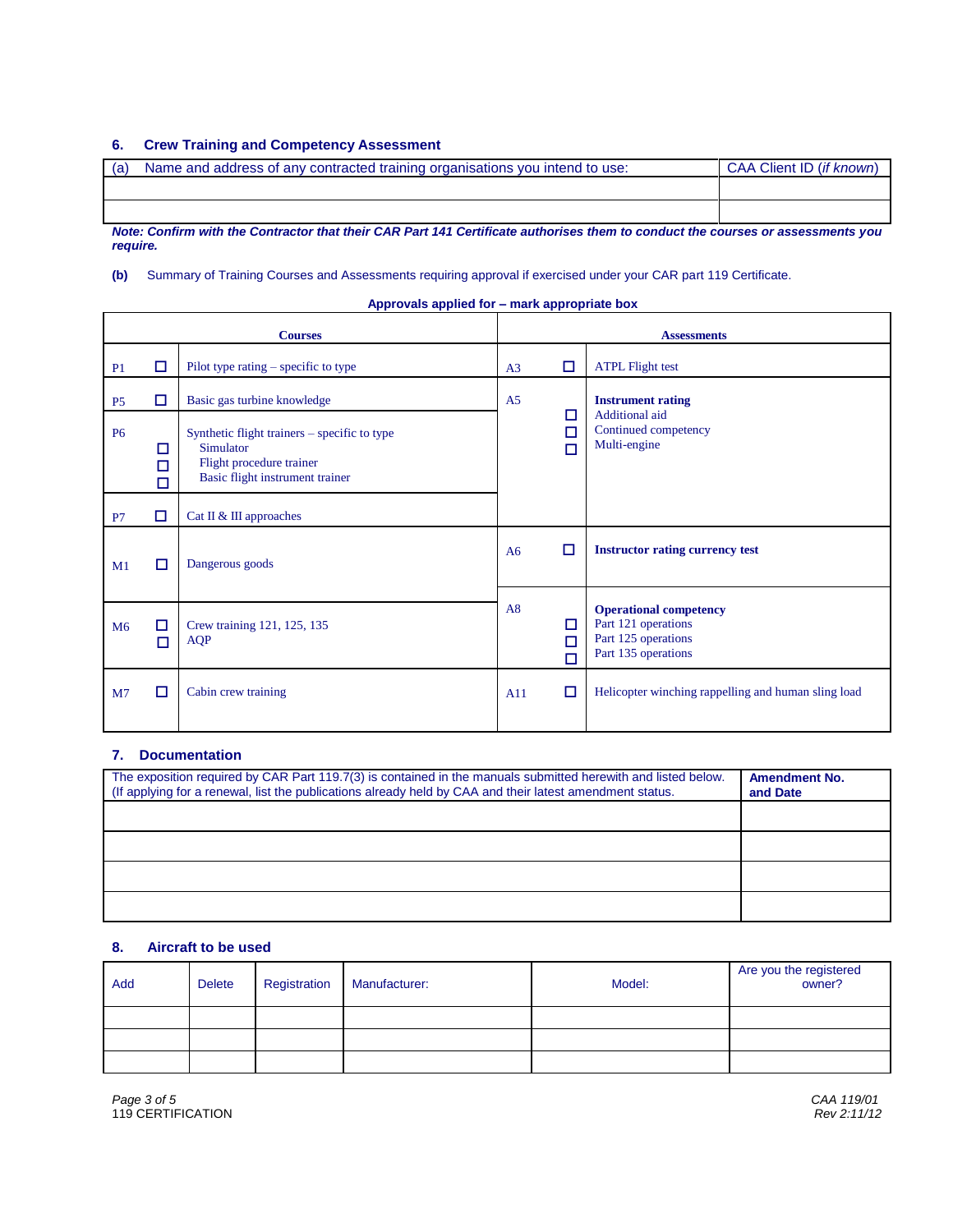#### **9. Maintenance**

| Registration | Name and address of Maintenance Organisation you intend to use | <b>CAA Client ID</b> |
|--------------|----------------------------------------------------------------|----------------------|
|              |                                                                |                      |
|              |                                                                |                      |
|              |                                                                |                      |
|              |                                                                |                      |
|              |                                                                |                      |
|              |                                                                |                      |

#### **10. Maintenance Program**

| Registration | Document title | CAA approved - yes/no |
|--------------|----------------|-----------------------|
|              |                |                       |
|              |                |                       |
|              |                |                       |

#### **11. Exemptions**

| If you hold any exemptions, please list the exemption number(s) below: |
|------------------------------------------------------------------------|
|                                                                        |
|                                                                        |

## **12. Aviation Security**

The holder of an air operator certificate for operations in accordance with Parts 121 or 125 requires a Security Programme if carrying passengers. (CAR Part 119.69). Is the CAA holding a copy that has been approved?

**Yes□ No** 

#### **13. Senior Persons**

#### *For initial issue, or for a change of Senior Persons, please list the names in the table below:*

| <b>Chief Executive</b>                                            | Name:          |  |
|-------------------------------------------------------------------|----------------|--|
|                                                                   | Company title: |  |
| Person responsible for flight operations                          | Name:          |  |
|                                                                   | Company title: |  |
| Person responsible for crew training                              | Name:          |  |
|                                                                   | Company title: |  |
| Person responsible for crew assessment if different from training | Name:          |  |
|                                                                   | Company title: |  |